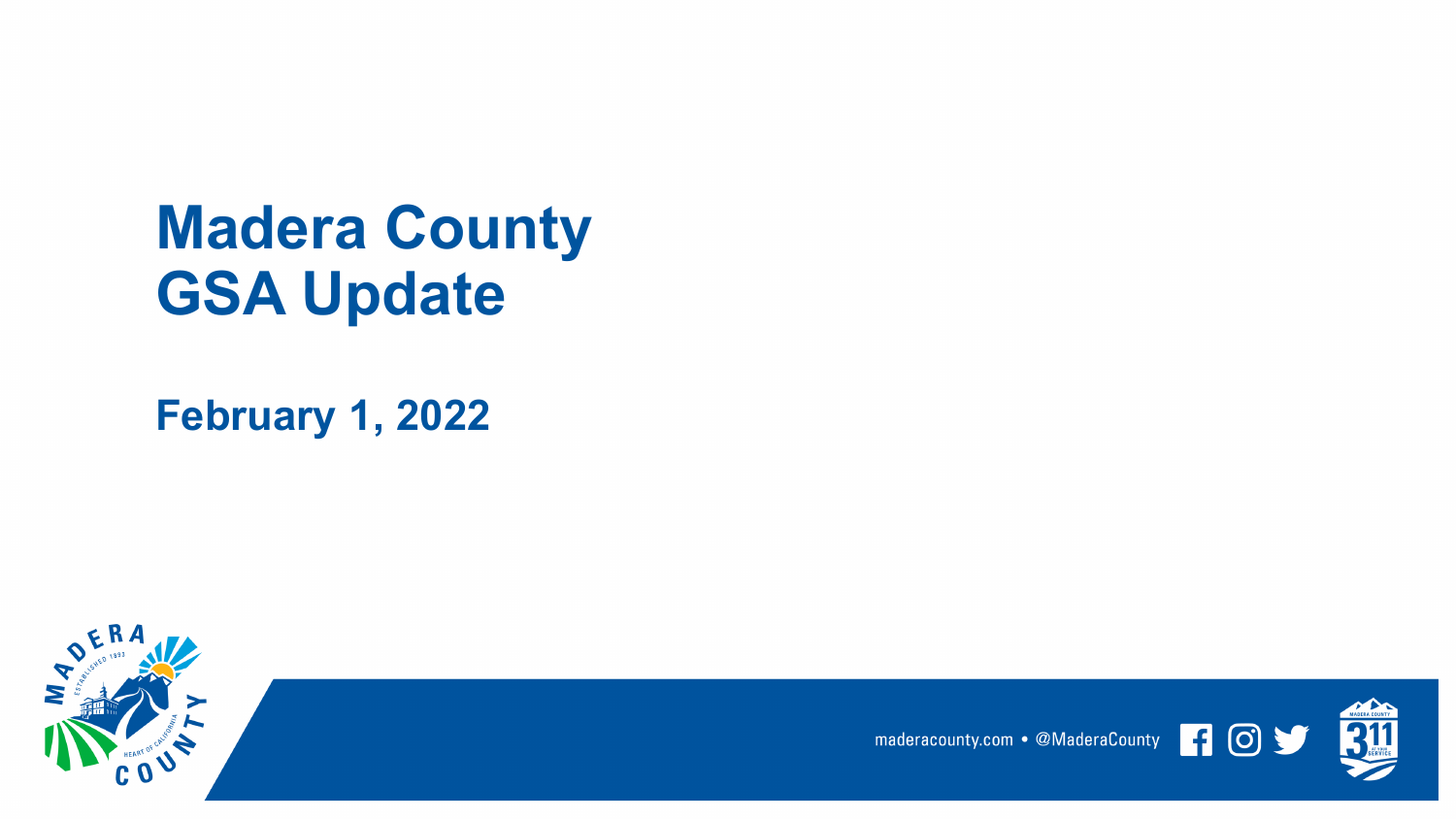

# **Outline**

- Status of GSPs
- Rates and Penalties
- Allocations
- Meters as alternatives to ETAW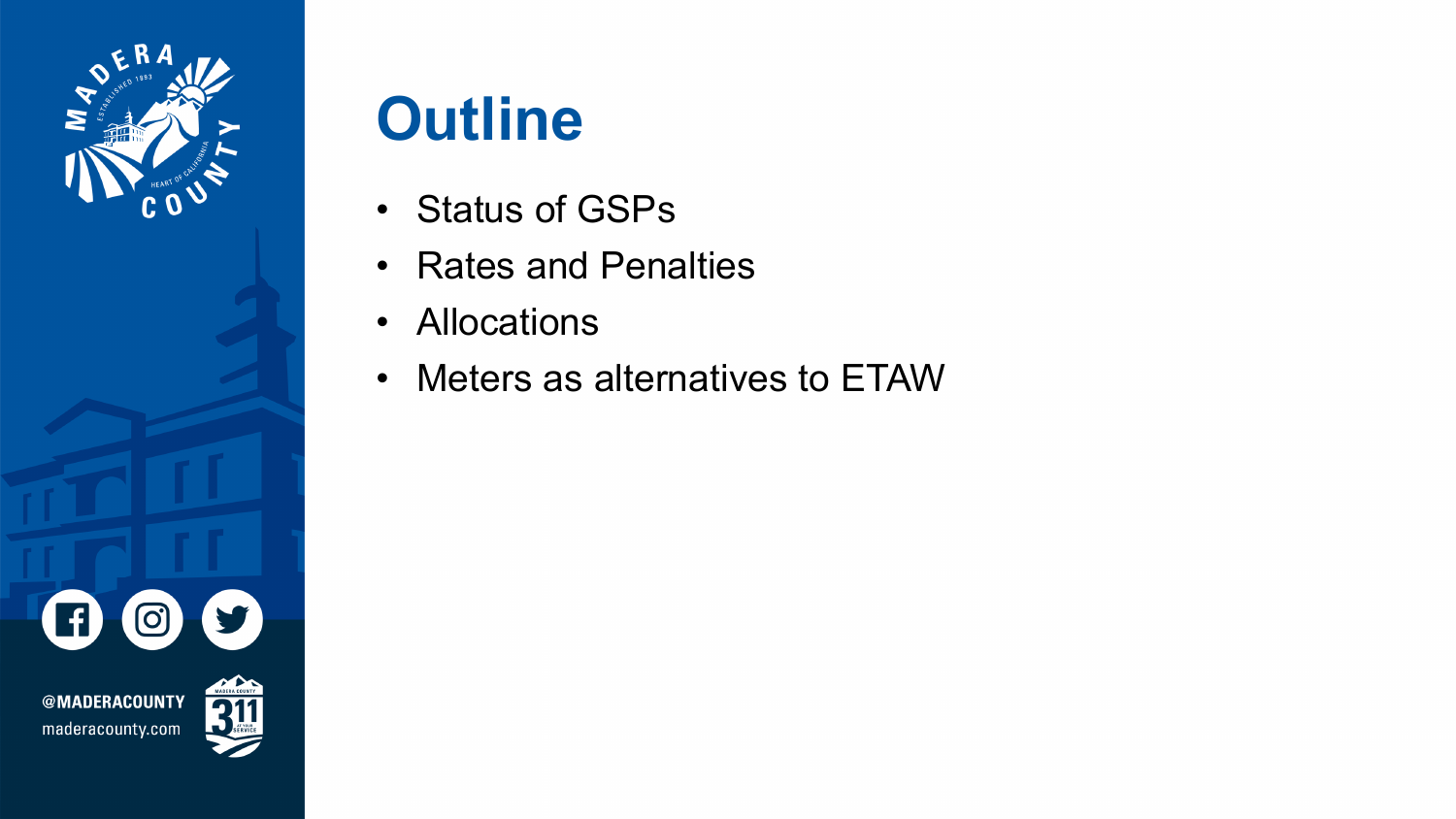

maderacounty.com

## **Status of GSPs**

Letters from the state Department of Water Resources (DWR)

- Chowchilla Subbasin
	- Preliminary letter in November 2021
	- Response from GSP group in January 2022
	- Final letter in January 2022 for "incomplete"
	- Scope in place to revise/augment/edit GSP
- Delta-Mendota Subbasin
	- Preliminary letter in December 2021
	- Final letter in January 2022 for "incomplete"
- Madera Subbasin
	- October 2022 notification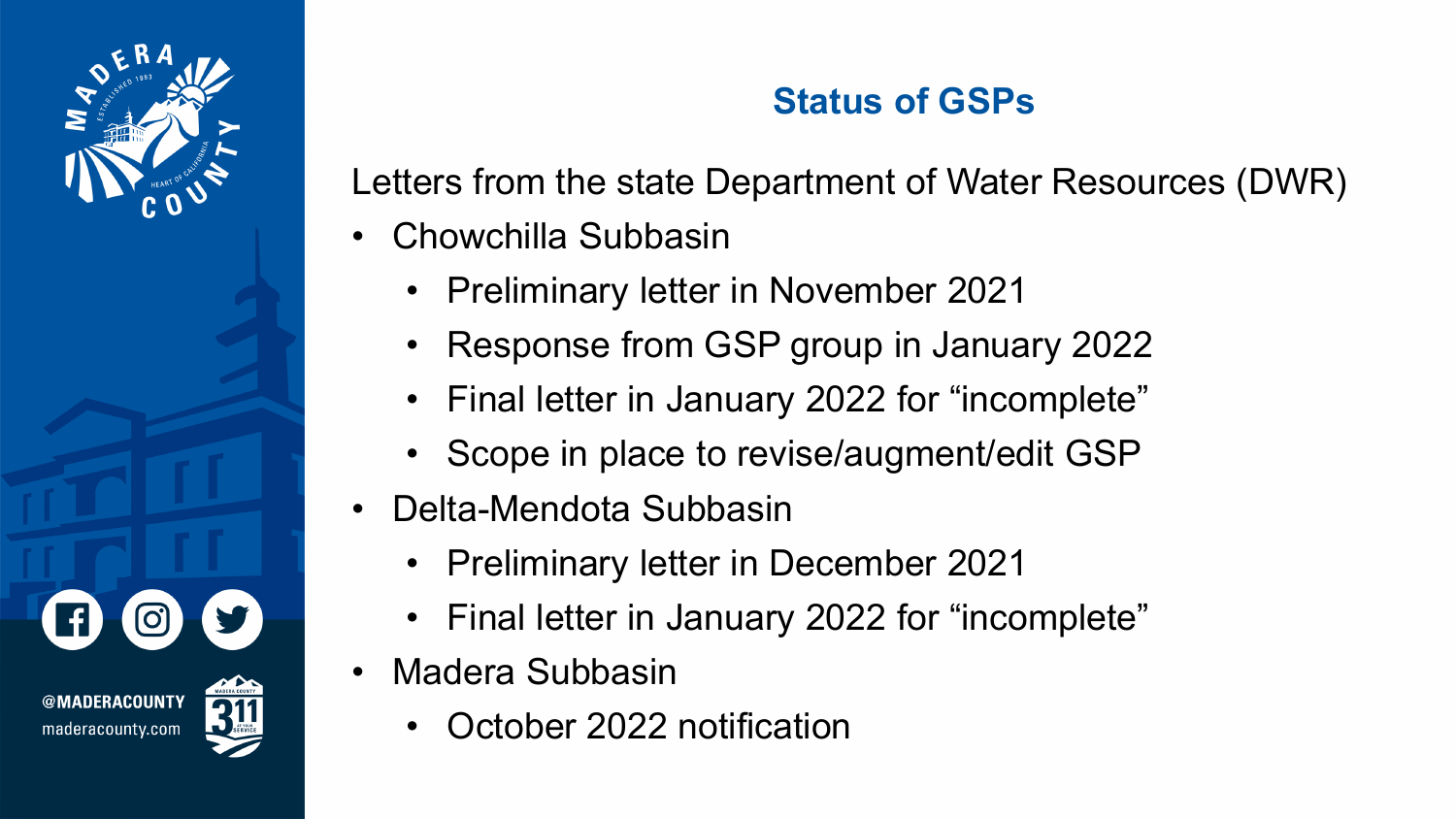

## **Rates**

Current work with rates includes:

- Consider eliminating the payment to never irrigated (and moving funds to irrigated)
- Increasing the payment to irrigated acres (to come out of production) as part of land repurposing
- Analyzing how to use a hybrid and/or volumetric rate
- Timing is ASAP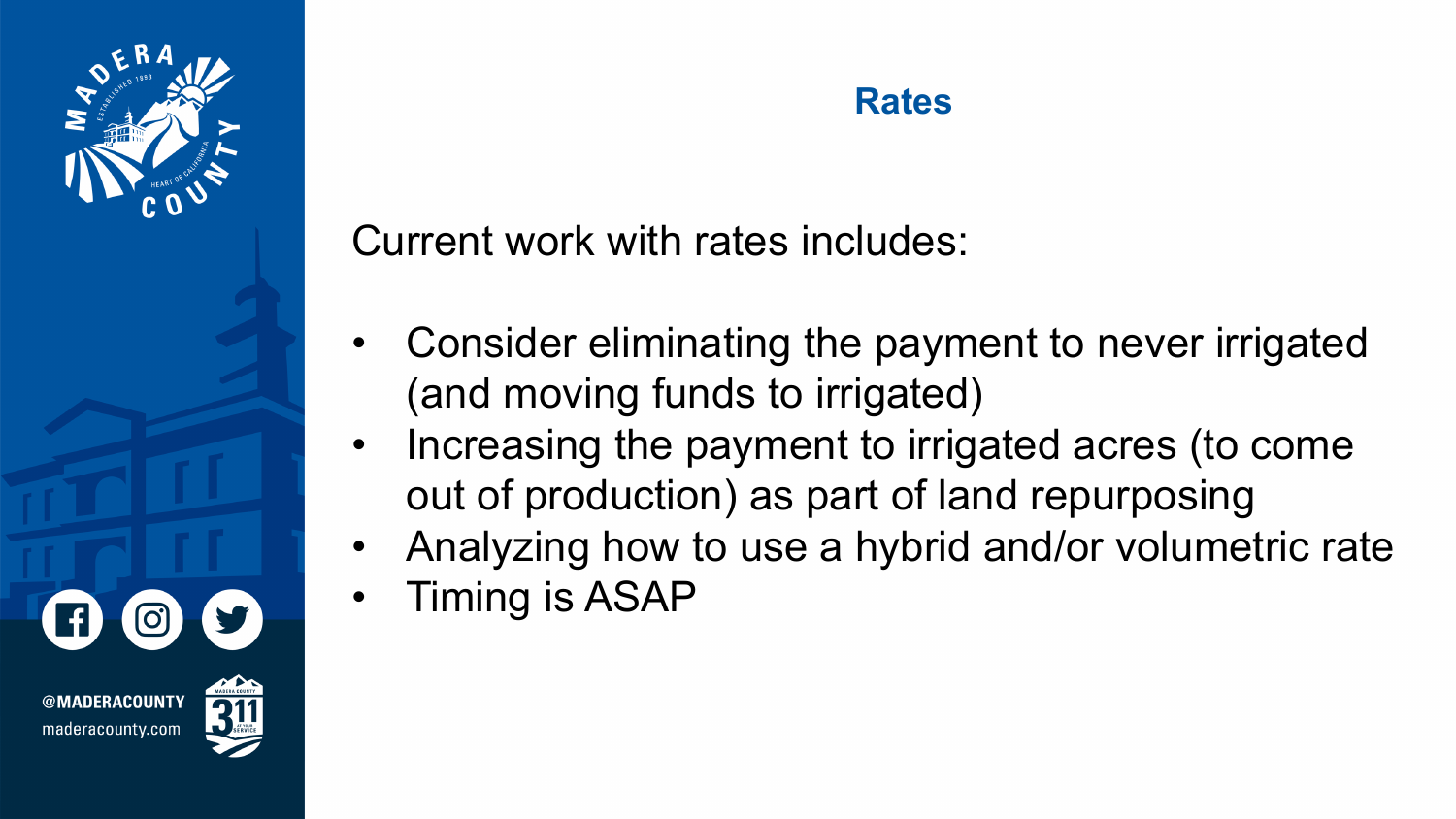

#### **Penalties**

Water Code section 10732 reads as follows:

(a) (1) A person who extracts groundwater in excess of the amount that person is authorized to extract under a rule, regulation, ordinance, or resolution adopted pursuant to Section 10725.2, shall be subject to a civil penalty not to exceed five hundred dollars (\$500) per acre-foot extracted in excess of the amount that person is authorized to extract. Liability under this subdivision is in addition to any liability imposed under paragraph (2) and any fee imposed for the extraction.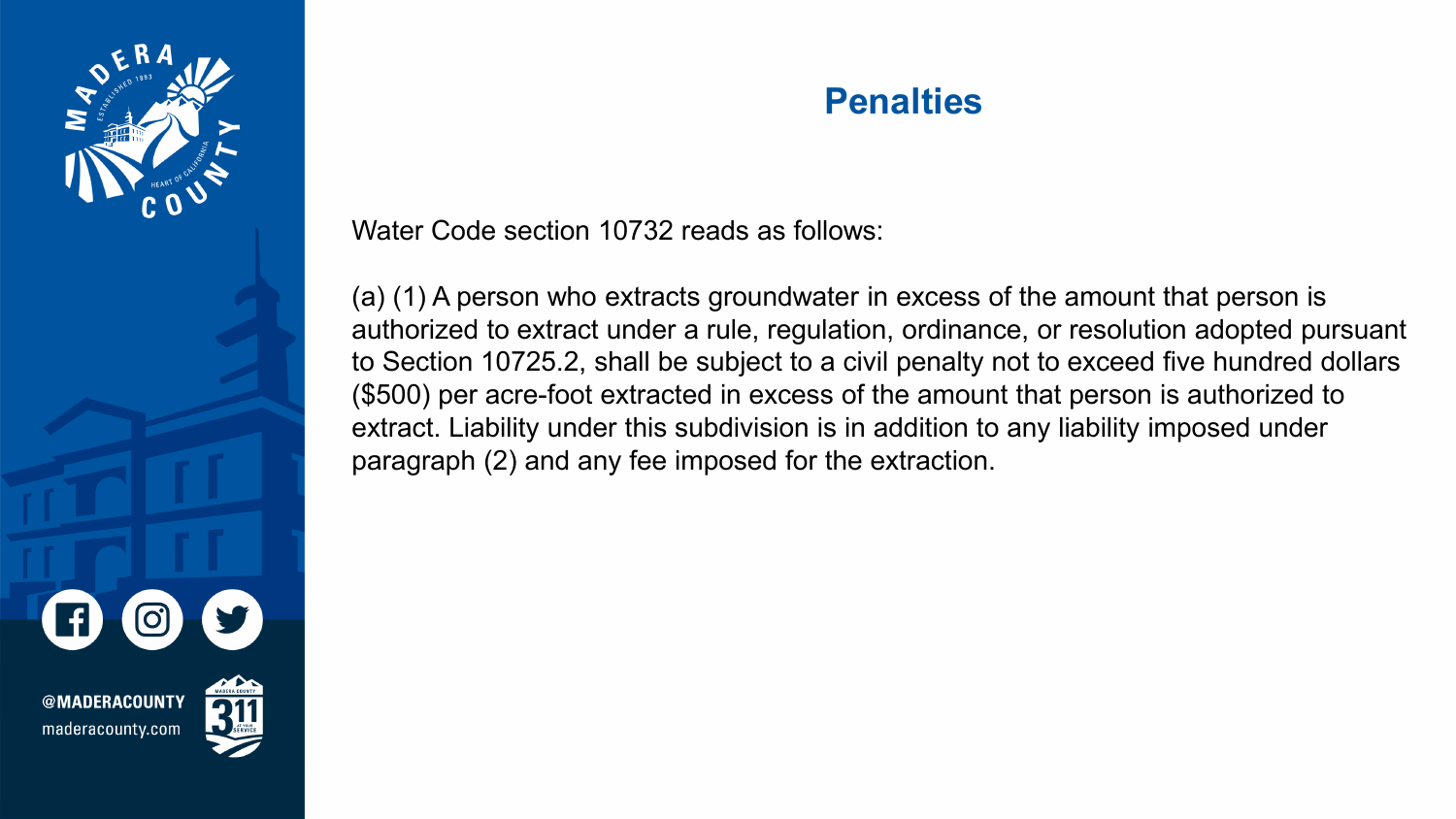

#### **Penalties**

Water Code section 10732 reads as follows:

(2) A person who violates any rule, regulation, ordinance, or resolution adopted pursuant to Section 10725.2 shall be liable for a civil penalty not to exceed one thousand dollars (\$1,000) plus one hundred dollars (\$100) for each additional day on which the violation continues if the person fails to comply within 30 days after the local agency has notified the person of the violation.



maderacounty.com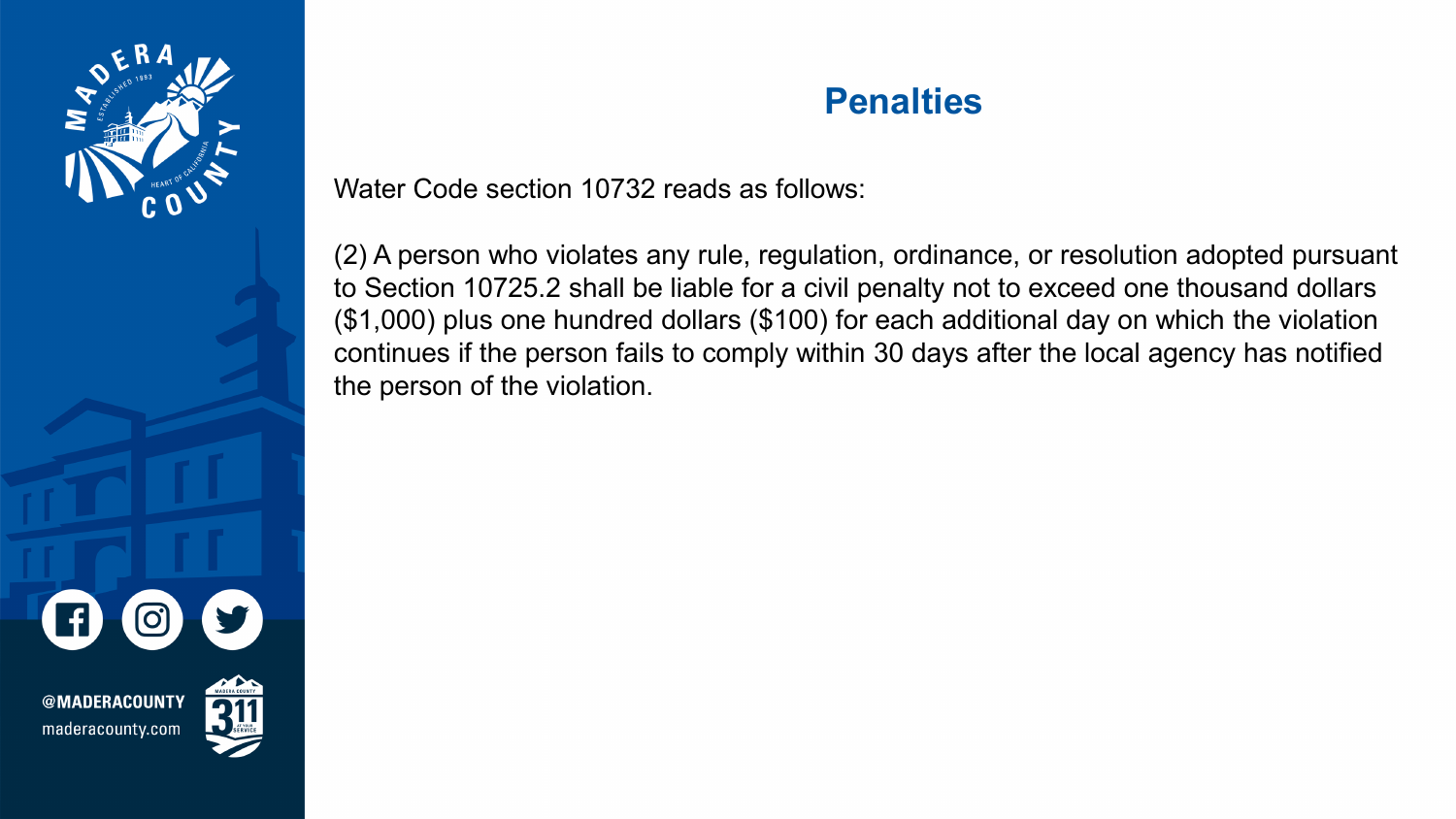

## **Allocations**

- Allocation Workshop for growers on 1/13/2022
- Updates in the portal include:
	- Auto enrollment for those not enrolled
	- Monthly allocation report accessed in Irriwatch
	- Ability to tie a well to specific parcel fields
- 2021 Allocation v. ETAW Reports mailed to all parties in Farm Units week of 1/24/2022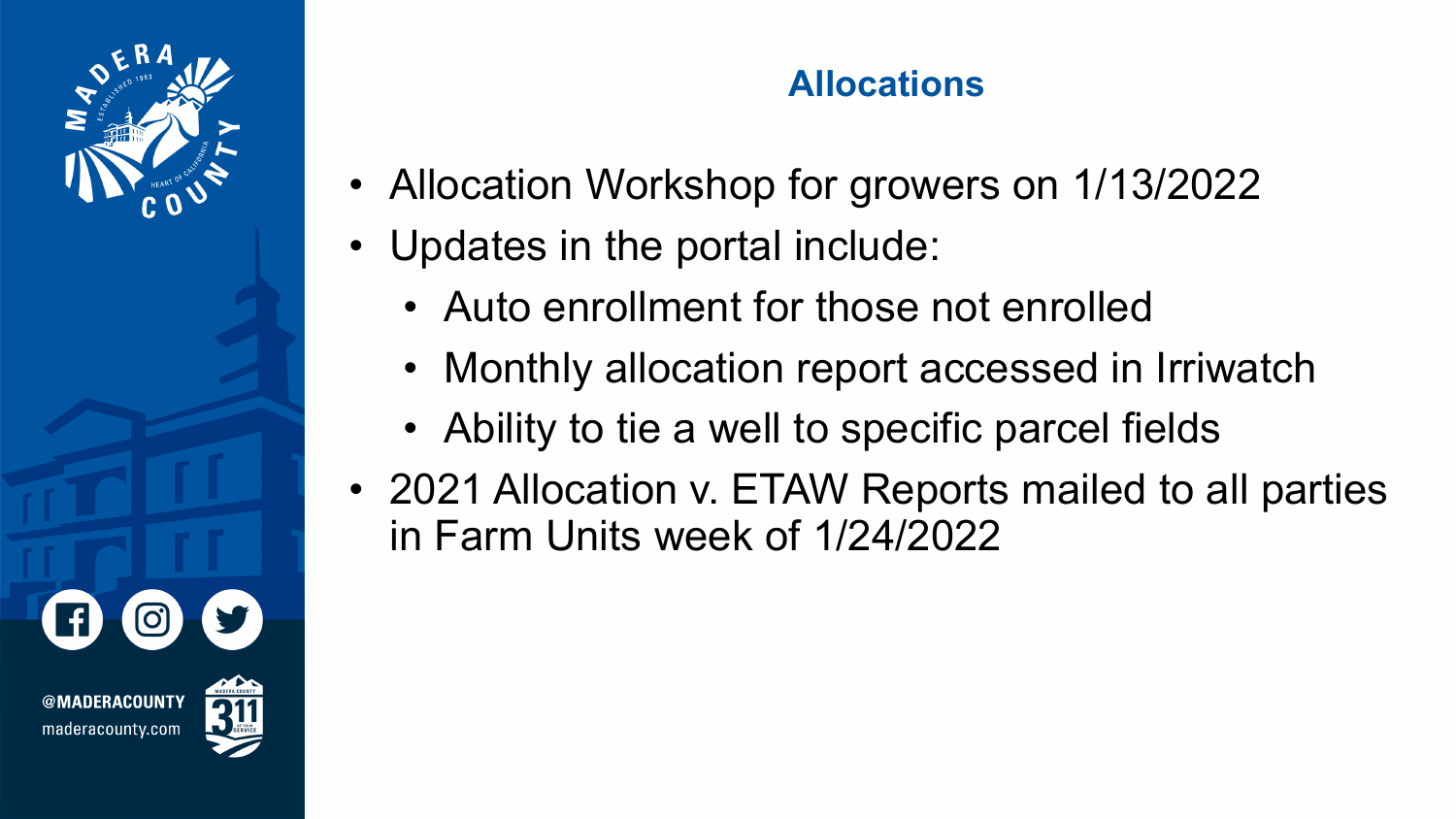

**IADERACOUNTY** maderacounty.com

## **Meters**

- 2021 Verification project attempted to reconcile meter data to ETAW
	- Many growers did not want to share data
	- Those that shared data had older meters and/or non-standard installations
	- Difficult to map what's metered to fields in Irriwatch
- 2022 Verification Project will
	- 1. be boots on the ground
	- 2. establish selection criteria
	- 3. mobile data collection platform
	- 4. implementation of project
	- 5. analyze results
	- 6. document results
	- 7. present results